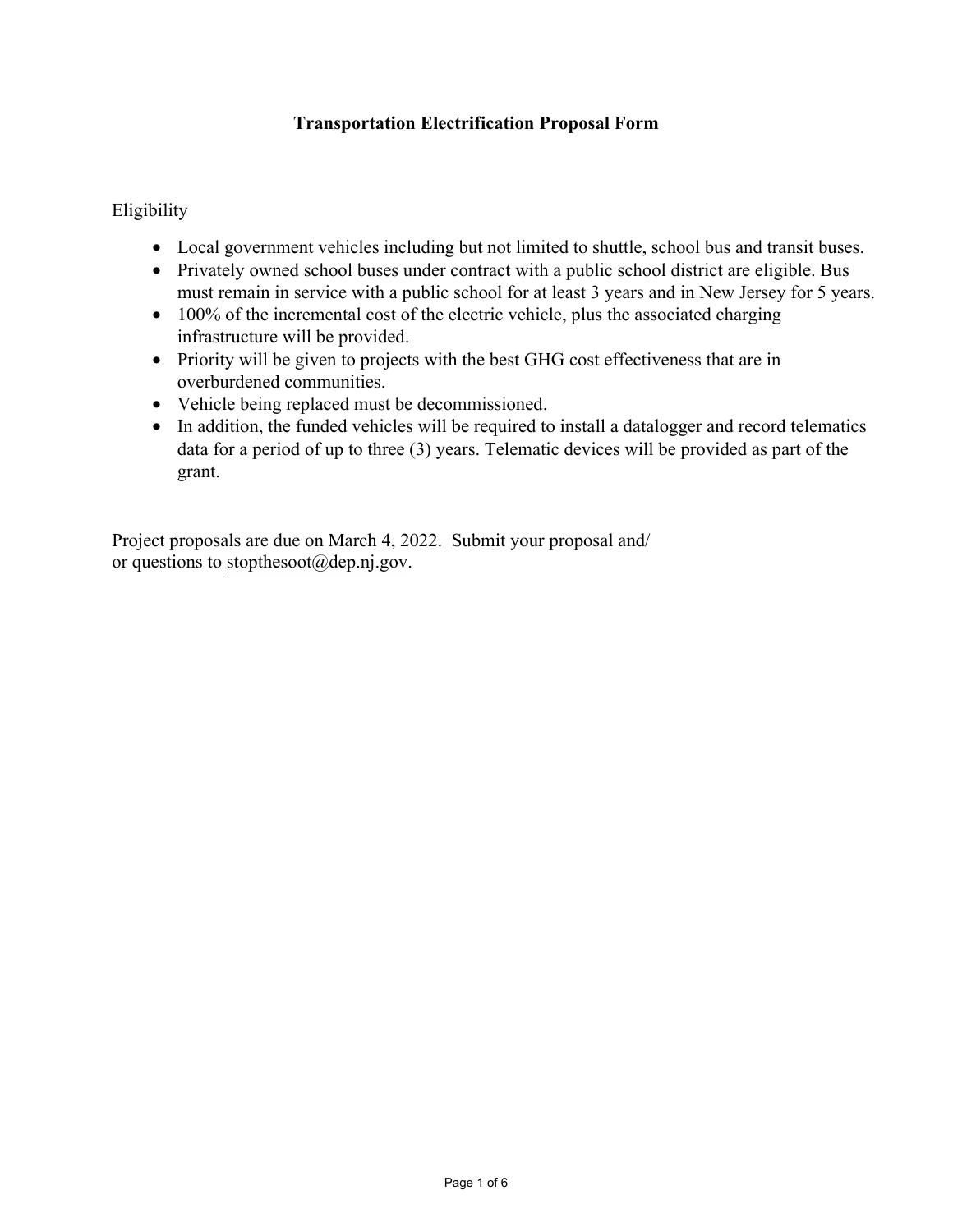To enter information electronically, use Adobe Reader

## **CONTACT INFORMATION**

| <b>Applicant Name</b>    |  |
|--------------------------|--|
| <b>Applicant Address</b> |  |
| City, State, Zip Code    |  |
| <b>Contact Person</b>    |  |
| Title/Position           |  |
| Phone                    |  |
| E-mail                   |  |
|                          |  |
| <b>Owner Name</b>        |  |
| <b>Owner Address</b>     |  |
| City, State, Zip Code    |  |
| <b>Contact Person</b>    |  |
| Title/Position           |  |
| Phone                    |  |
| E-mail                   |  |

## **PROJECT BUDGET**

 $\hat{\mathcal{A}}$ 

 $\mathcal{L}_{\mathcal{A}}$ 

| Cost of a new diesel vehicle      |  |
|-----------------------------------|--|
| Cost of a new electric vehicle    |  |
| Cost of infrastructure            |  |
| Cost of electric charging station |  |
| Cost of data logger               |  |
| Total requested amount            |  |

 $\mathcal{A}$ 

 $\hat{\mathcal{A}}$ 

 $\hat{\boldsymbol{\theta}}$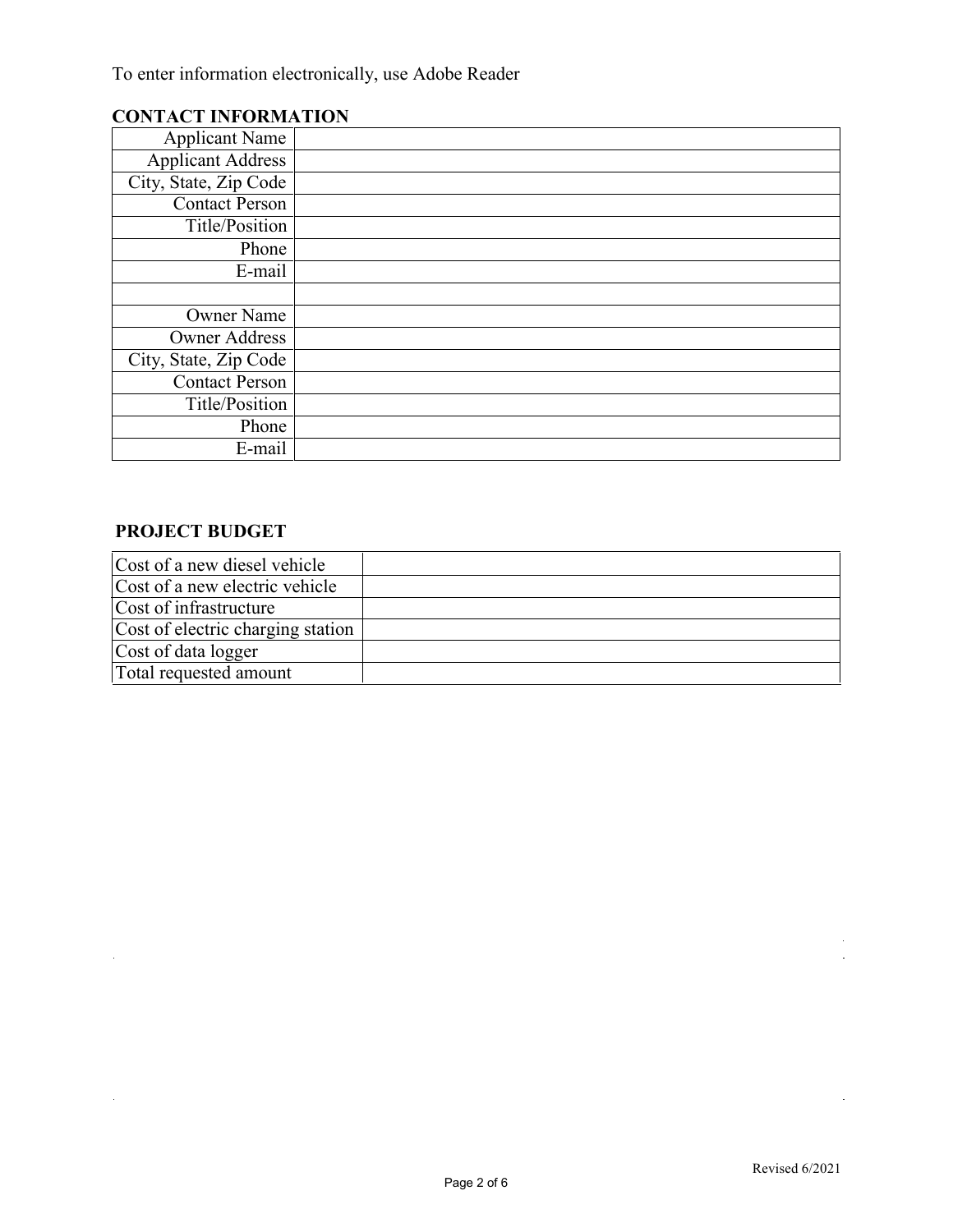**PROJECT DESCRIPTION** (Briefly describe the project by completing the following questions)

Geographic area where emissions reductions will occur?

Estimated size of population benefitting from the emission reductions?

Estimated useful life of the project?

Number of engines/vehicles/equipment included in the project?

Please provide the necessary information on the vehicle being **replaced**:

Vehicle Type

Model Year

Horsepower

Annual hours of use/Annual miles traveled

Annual amount of fuel used

Will the project benefit one or more communities that are disproportionately impacted by air pollution? If so, please describe?

Only shovel ready projects will be considered. Please list project partners.

Estimated timeframe for implementation? Include a project timeline that identifies start and end dates, as well as the timeline for key milestones.

Demonstrated success in implementing similar projects?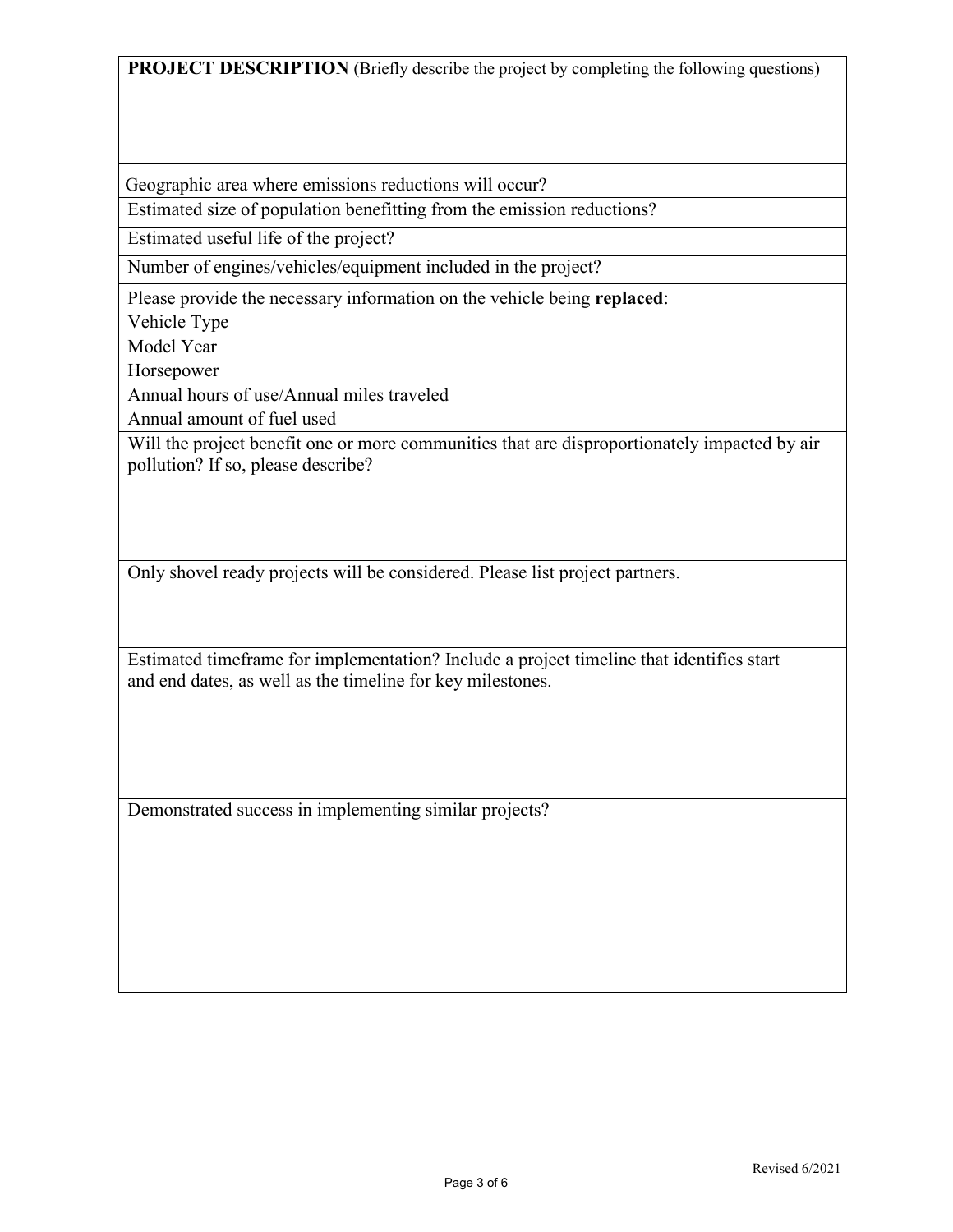If your proposed project involves alternative fuels, provide a demonstration of current or future plans to provide adequate refueling infrastructure.

Has your organization been approved to receive and expend any other grant funds related to this project? If so, please provide details.

Please provide any additional information that supports this project.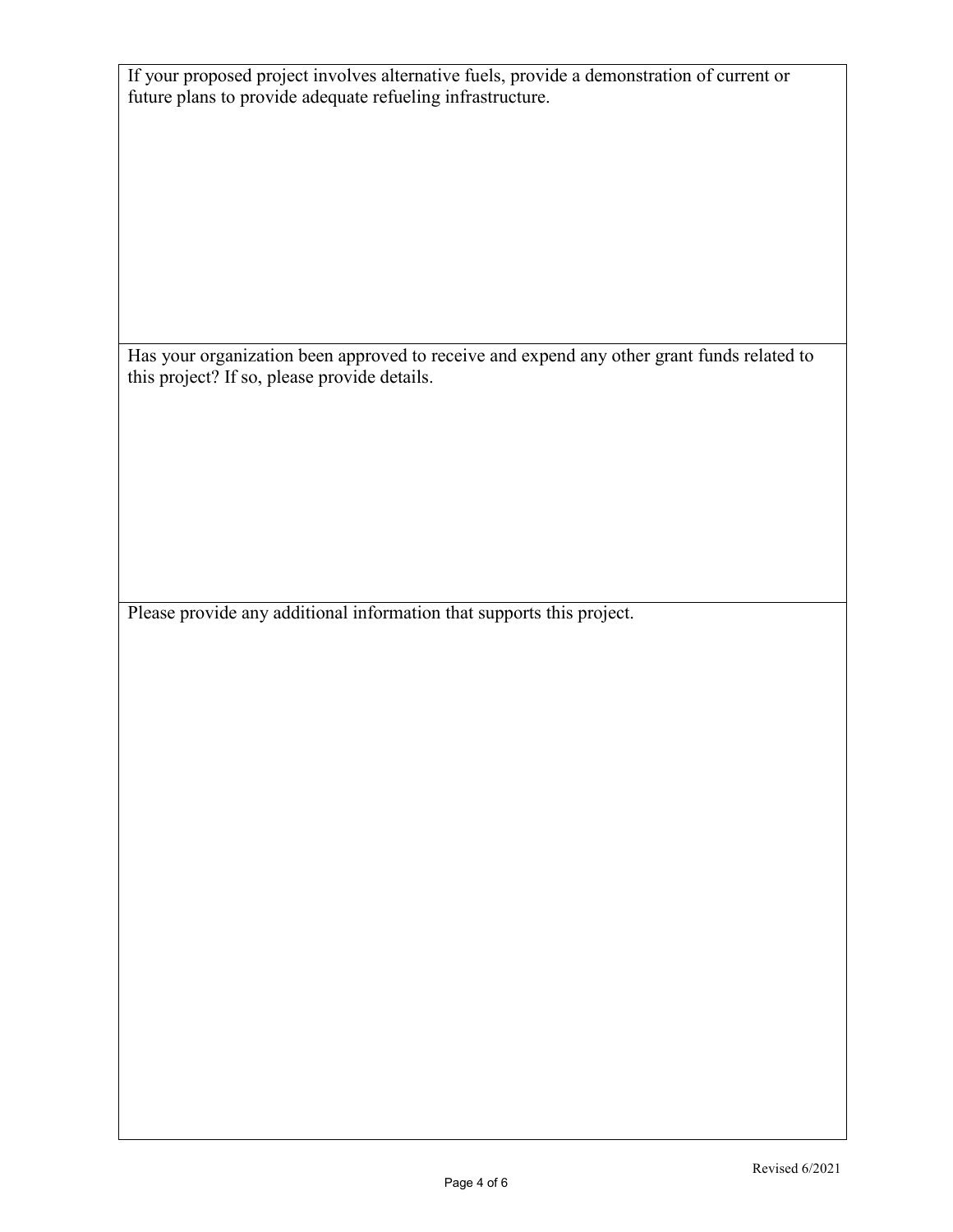Two additional pages have been provided as supplemental space to answer any of the questions above.

Supplemental Page 1